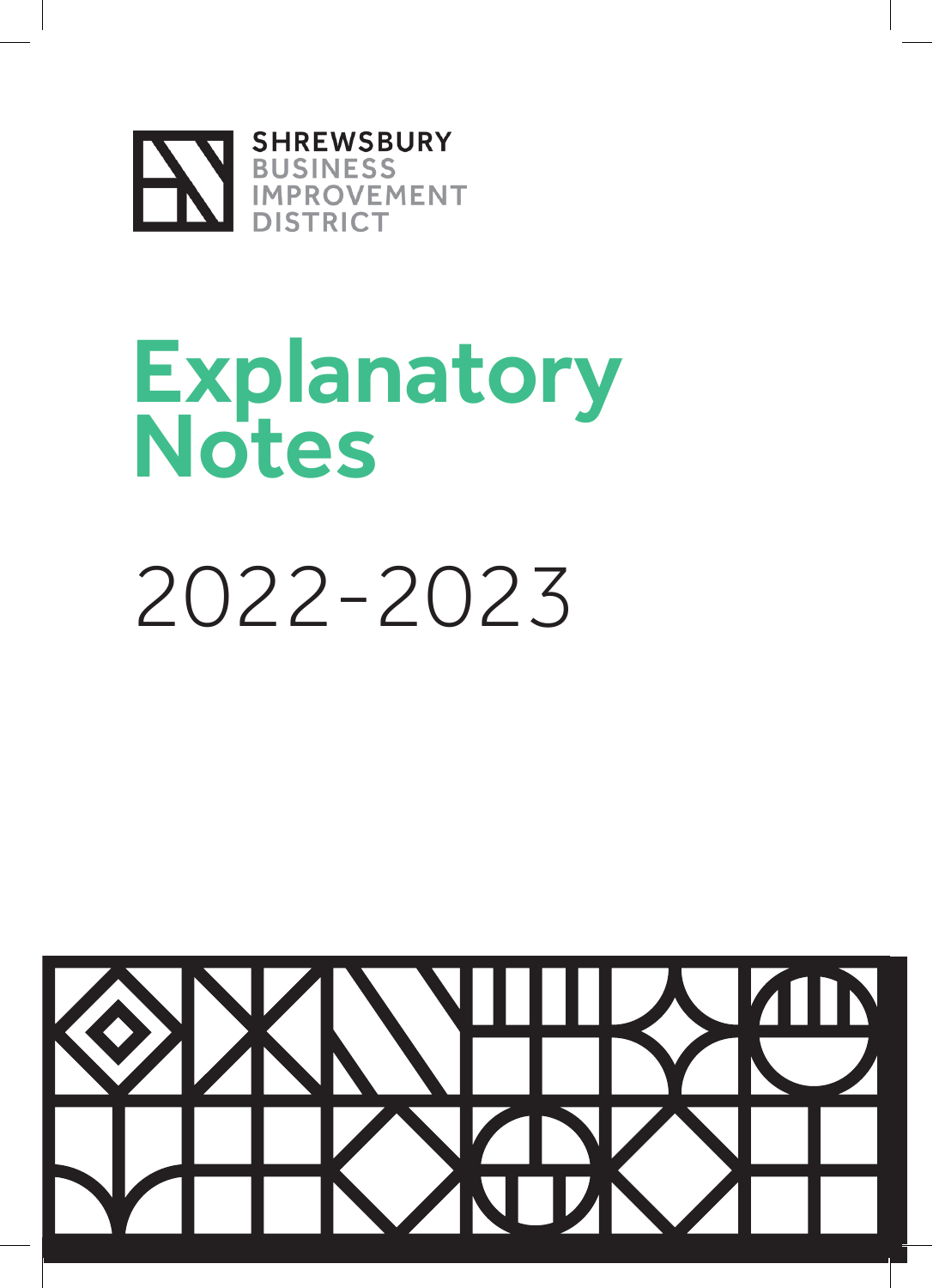# **Overview**

Shrewsbury Business Improvement District is one of more than 300 UK BIDs which, through a partnership of levypaying members, works to improve business in the town centre of Shrewsbury.

Founded in 2014, by the businesses which went on to become its members, Shrewsbury BID delivers a range of projects and services to promote the town, save costs for businesses, improve the trading environment and give a strong voice to businesses on key issues affecting them.

Shrewsbury BID is a democratically elected not-for-profit organisation, governed by a voluntary board of Directors representative of the town's businesses. This enables more than 500 businesses to work collectively to impact on how Shrewsbury town centre is promoted and managed and influence how it develops.

The dedicated Shrewsbury BID Team works to deliver projects and initiatives outlined in the Business Plan that benefit the businesses in the local area. BID levy payers' views and ideas are regularly sought to improve the BID's projects and services.

#### For more information shrewsburybid.co.uk/about

In October 2018, Shrewsbury Business Improvement District was renewed for a five-year term, from 1st April 2019 to 31st March 2024.

The Renewal Ballot was administered by Shropshire Council, in accordance with the Business Improvement District Regulations 2004, and was successful after 88% of businesses (93% by rateable value) voted in favour of the BID2 Business Plan Proposal.

#### For full Renewal Ballot details shrewsburybid.co.uk/BID2

## **FAQs**

#### What is a Business Improvement District?

A Business Improvement District (BID) is a business-led and business-funded body formed to invest in and improve a trading environment. A BID enables businesses to work collectively to decide what improvements they want to make in their area. As a democratically elected, independent body, ultimately a BID gives businesses greater influence and impact on how their town is managed and develops.

There are over 300 BIDs established across the UK including Chester, Bath, Aberystwyth, Oswestry, Stafford and Leamington Spa.

#### How is Shrewsbury BID funded and managed?

Shrewsbury BID is principally financed by a levy which is 1.56% of rateable value from eligible businesses and organisations within the BID area. Once a ballot is established in favour of a BID, the BID levy is mandatory for eligible businesses irrespective of how or whether they voted.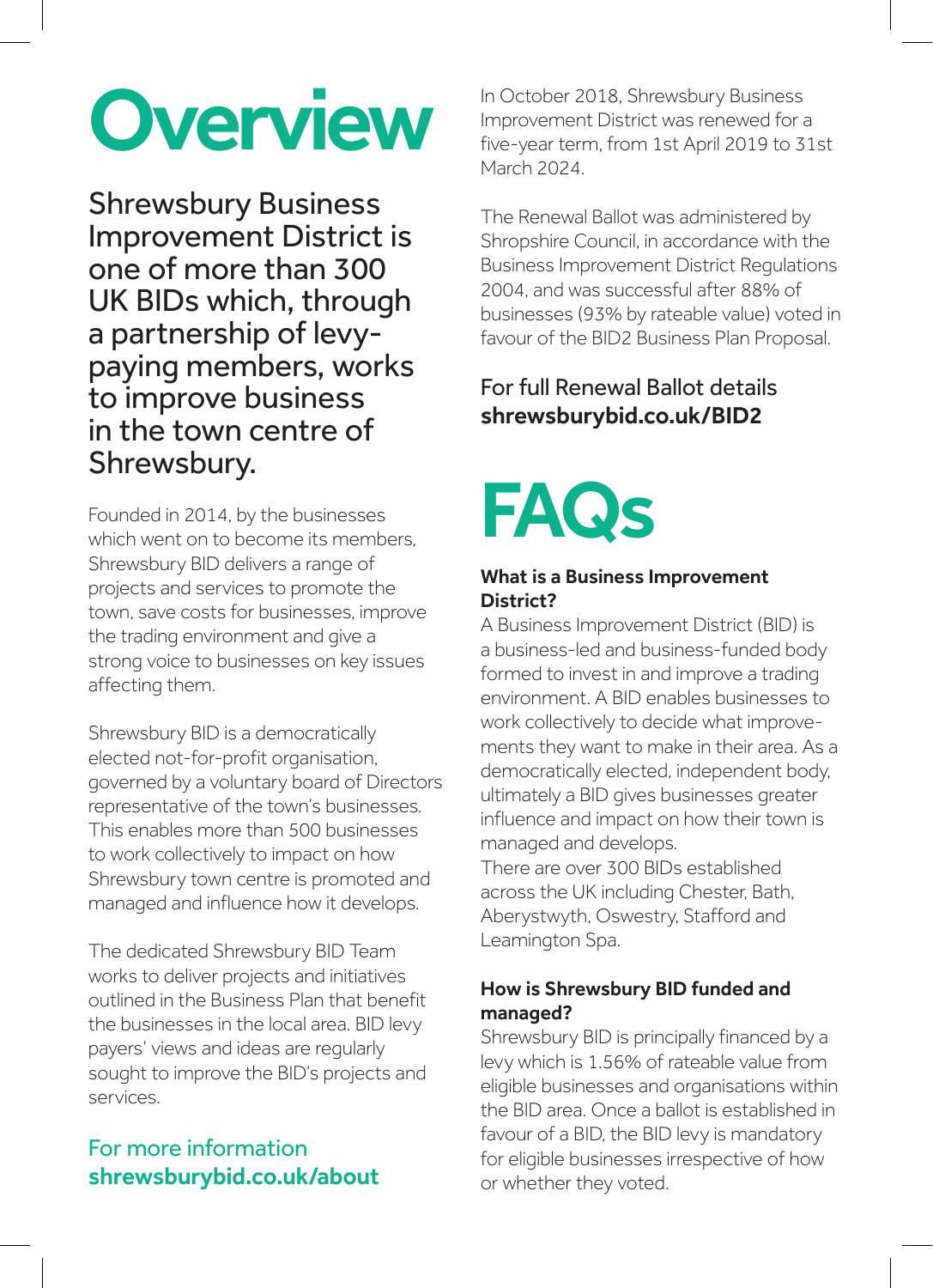The BID levy is paid annually by the occupiers of a property and collected by Shropshire Council. It is then transferred to Shrewsbury BID for use on the projects and services agreed in Shrewsbury BID's Business Plan.

BID businesses are represented by the BID Company which is governed by a voluntary board of directors from a range of sectors and organisations in the BID area.

#### How does Shrewsbury BID report on progress and engage with members?

- Annual reports posted to your business and on our website
- Monthly email bulletins. If you don't receive these please contact us
- Focus groups, surveys and sector forums - see our website for details
- One-to-one meetings with Shrewsbury BID's Team and Directors
- Annual meeting for members

#### How is the Shrewsbury BID levy calculated?

The BID levy is charged at 1.56% of rateable value of each hereditament within the BID area that has a rateable value of £12,000 RV or more on the prevailing values on the 2017 Rating List. Businesses below this threshold are exempt from paying the levy but can choose to become voluntary members.

#### Does the levy increase annually in line with inflation?

The levy may increase by an annual inflationary factor of up to 2% (i.e. from 1.5% multiplier to 1.52% in year 2 and so on). In 2022, the Shrewsbury BID Board decided to increase the levy multiplier from 1.54% to 1.56% for year 4 of its term to take account of the inflationary increases on the BID's own operating costs.

#### Do I need to pay the BID Levy?

The person(s) or organisation liable to pay the non-domestic rates for the property is also liable to pay the BID levy. Where a property is occupied, this falls to the occupier. If the property is vacant, undergoing refurbishment or being demolished, the registered business ratepayer will be liable to pay.

#### What happens to the money that is collected through the levy?

Shrewsbury BID activity is delivered over and above the projects and baselined service levels provided by public agencies including the Local Authority and Police. The projects and services which will be delivered during the five-year BID period are agreed and set out in Shrewsbury BID's 2019-2024 Business Plan. To view the Business Plan, please visit shrewsburybid. co.uk/key-documents

The annual budget is approved through the Board of Directors and at each quarter thereafter the board reprofiles as necessary the expenditure per theme or project.

The Board of Directors receive regular advice regarding review and evaluation of projects from the management team prior to making further decisions on spend or reprofiling of expenditure.

#### Can I opt out of the BID?

No. The BID arrangements are legally binding for non-domestic ratepayers in the BID area who meet the criteria set out in the Shrewsbury BID Business Plan.

#### What is the estimated annual total revenue to be raised from the BID levy?

The estimated total revenue to be raised from the BID levy in 2022/23 is £330,000 with additional project income for the BID of £365,000 also confirmed.